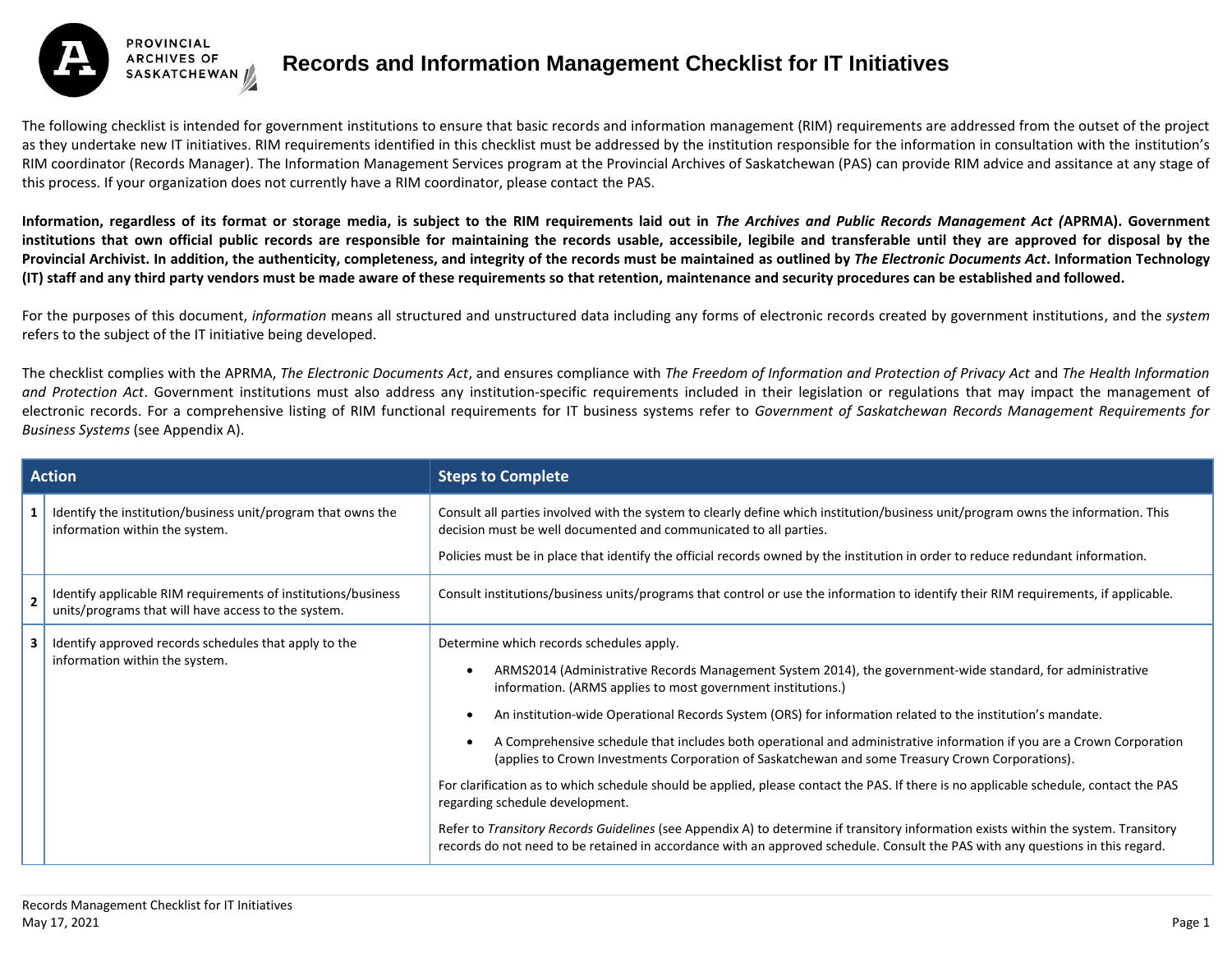| <b>Action (continued)</b> |                                                                                                                                                                                                                                                             | <b>Steps to Complete (continued)</b>                                                                                                                                                                                                                                                                                                                                                                                                                                                                                                                                                                                                                                                                                                                                                                                                                                                                                               |
|---------------------------|-------------------------------------------------------------------------------------------------------------------------------------------------------------------------------------------------------------------------------------------------------------|------------------------------------------------------------------------------------------------------------------------------------------------------------------------------------------------------------------------------------------------------------------------------------------------------------------------------------------------------------------------------------------------------------------------------------------------------------------------------------------------------------------------------------------------------------------------------------------------------------------------------------------------------------------------------------------------------------------------------------------------------------------------------------------------------------------------------------------------------------------------------------------------------------------------------------|
| 4                         | Develop and implement strategy to manage inactive information<br>(information that is no longer accessed regularly for business<br>purposes, but is required to be retained to meet fiscal, legal and<br>other administrative or operational requirements). | Analyze information that will be managed by the system and determine its eligibility for disposal in accordance with an approved<br>schedule.<br>Prepare and submit disposal requests to the PAS for any information that have met its retention periods.<br>(Note: For disposal purposes, any applicable branch-specific ORS that is still effective can be used.)<br>Determine how to manage inactive information that has not yet met retention requirements (e.g. transfer the information<br>or maintain it accessible and legible in current format until the information meets the retention requirements as per the<br>approved schedule). Consult IT staff on technical matters and the PAS regarding the RIM requirements.                                                                                                                                                                                               |
| 5                         | Ensure that information and its associated metadata is retained,<br>accessible, legible and can be deleted from the system in<br>accordance with the RIM requirements.                                                                                      | Consult with IT staff and PAS to develop and implement strategies based on approved schedules that include the following:<br>Capture of metadata<br>Maintenance and preservation of information including migration protocols<br>Long-term stability of information formats and readability of information<br>Disposal protocols (e.g. internal disposal procedures; disposal of source documents, if initiative involves digitization of<br>official records; procedures ensuring complete deletion of information upon approval from the PAS, etc.)<br>Identify any potential issues in the system that may be in conflict with the RIM requirements and determine what steps to take to<br>mitigate or eliminate them (e.g. disable auto-delete features within the system).<br>Note: Reports produced by/from the system that are official records must be captured and retained according to an approved records<br>schedule. |
| 6                         | Ensure that information security and privacy requirements are<br>identified and addressed.                                                                                                                                                                  | Consult with IT staff and your Privacy Officer to establish and implement security protocols and access controls for the protection of<br>confidential, sensitive or personal information.                                                                                                                                                                                                                                                                                                                                                                                                                                                                                                                                                                                                                                                                                                                                         |
| 7                         | Ensure the system has the capabilities to securely export, and/or<br>transfer information and associated metadata from the system.                                                                                                                          | Consult with IT staff and PAS to develop and implement strategies based on approved schedules that include the following:<br>Export and transfer capabilities<br><b>Migration protocols</b><br>Acceptable formats for long term preservation<br>Acceptable formats for transfer to the PAS<br>Note: Sound migration protocols are crucial if the information may be needed for longer than the anticipated life of the system or if<br>the information is of long-term historical value. Records determined to be of historical significance must be in a format that is<br>transferrable to the PAS.                                                                                                                                                                                                                                                                                                                              |

**Contact information for Provincial Archives of Saskatchewan: Information Management Inquiry Line: 306-787-0734 or e-mail: recordhelp@archives.gov.sk.ca**